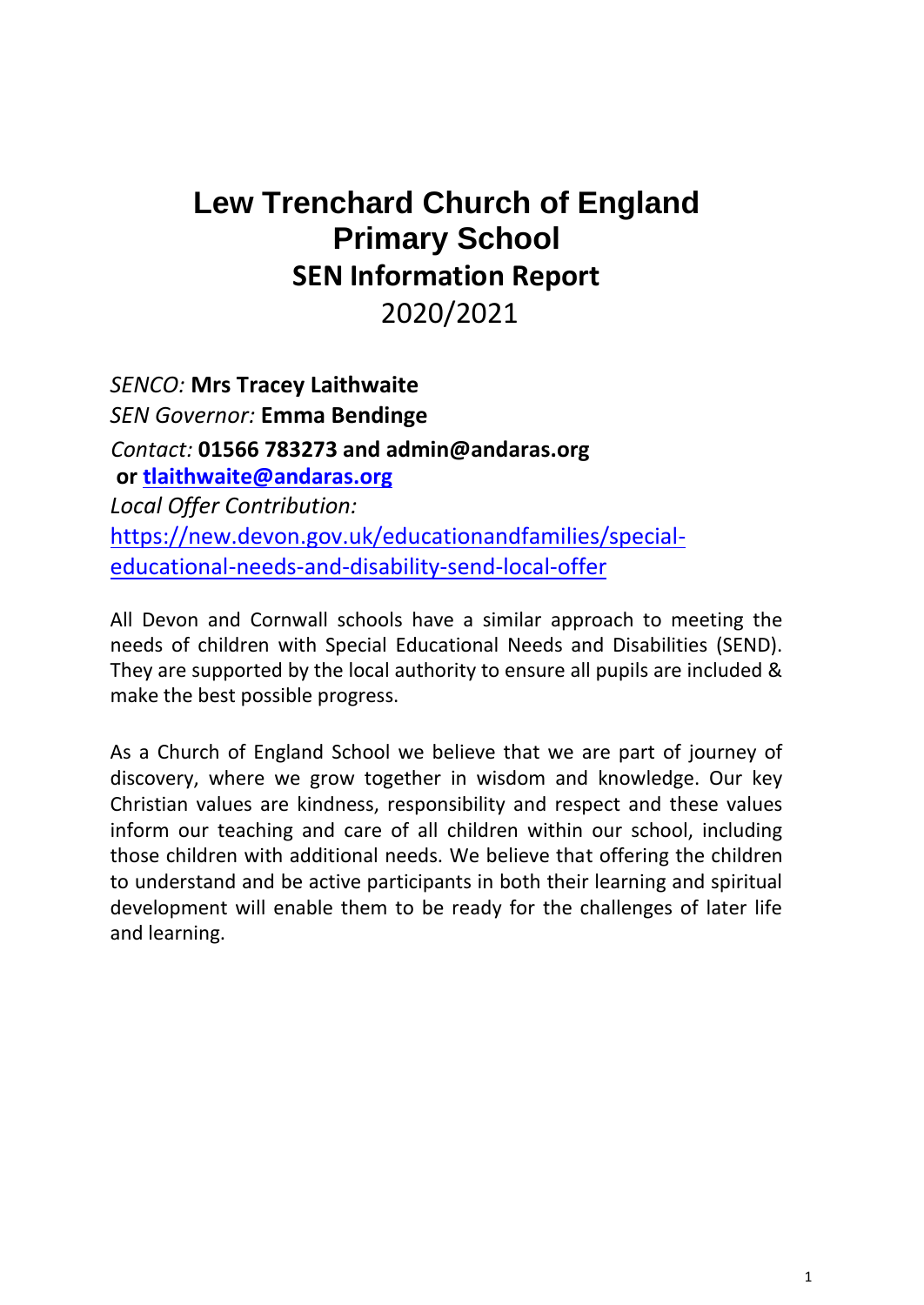### **What types of SEN do we provide for?**

LewTrenchard Church of England Primary School is a mainstream primary school setting and as such aims to meet the needs of children with the following SEND:

Cognition & learning difficulties Communication & interaction difficulties Social, emotional & mental health difficulties Physical &/or sensory difficulties

These are explained more fully in our SEND policy which is available on the school website.

#### **How do we identify and assess pupils with SEN?**

Our staff-team track the progress of every child, across the curriculum as well as socially & emotionally, using a variety of assessments, & teacher observations, which are recorded at least half termly. Staff will consult with parents and listen to what the children themselves feel about how well they are progressing.

Termly Pupil Progress Meetings are held by teaching staff and members of the senior leadership team to discuss each child & identify any child not making the expected progress. Senior members of staff specifically look at the progress of vulnerable and disadvantaged groups. They feedback to teaching staff, should additional action be needed to meet the needs & ensure progress. A significant proportion of SEND children in our school make national average progress or above between the end of KS1 & the end of KS2 (based on data from 2016-2017 Year 6 SATS).

Where expected progress is not being made interventions are planned to meet these needs. It may be provided either 1:1 or in a small group and recorded on a Provision Map which details the targets to be achieved. These targets will be reviewed three times a year with parents, class teacher &/or SENCO. A graduated approach of Access-Plan-Do-Review enables us to ensure the correct differentiation & support is provided for each child and this links in with Devon's Graduated Response to SEN toolkit.

### **Who is our Special Educational Needs Co-ordinator (SENCO) and how can she be contacted?**

Tracey Laithwaite is the SENCO at LewTrenchard Church of England Primary School. She co-ordinates provision across the main school and the Early Years Foundation Stage and is contactable either in person, via the school office on 01566 783273 or by email [tlaithwaite@andaras.org](mailto:tlaithwaite@andaras.org)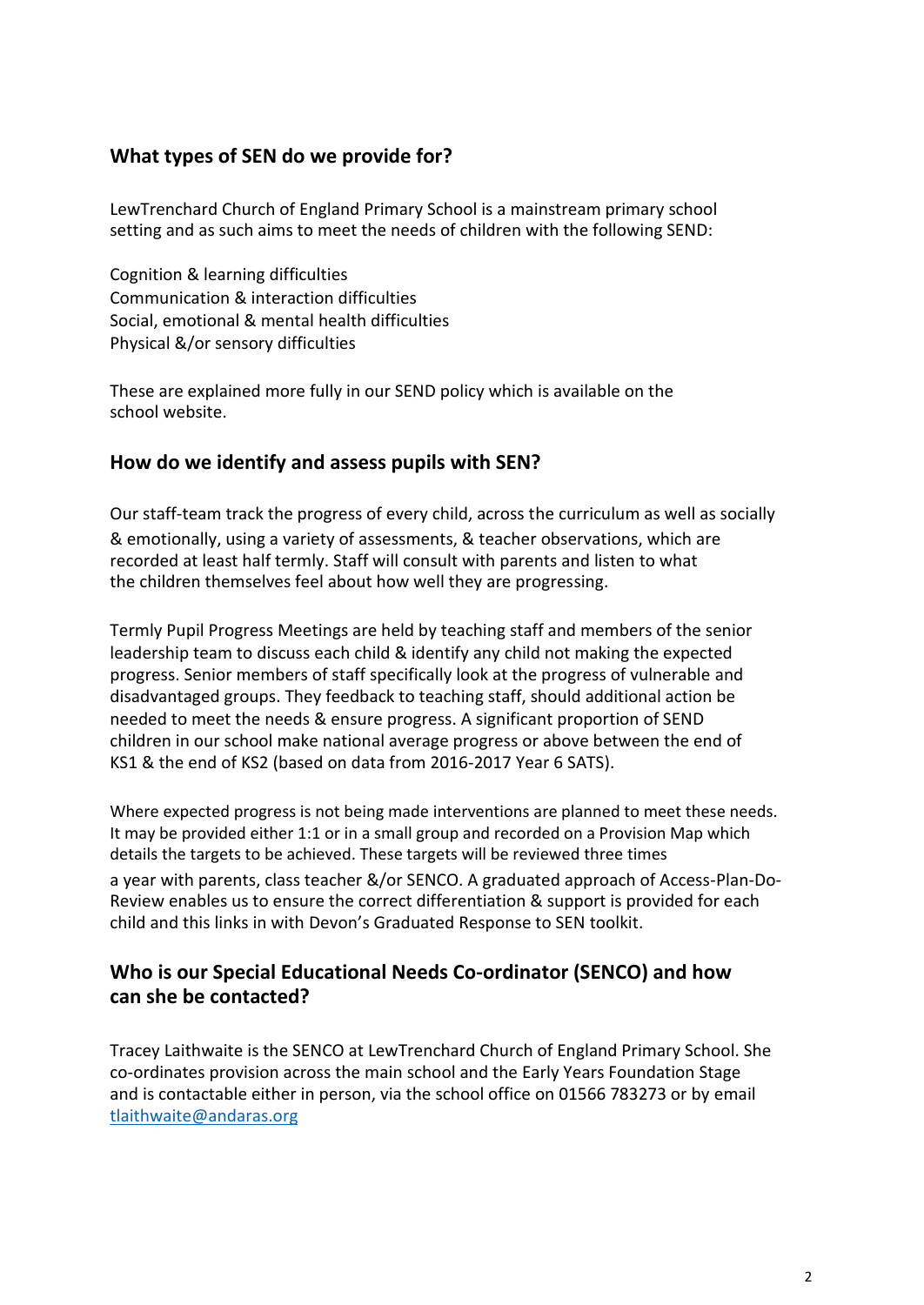### **What is our approach to teaching pupils with SEN?**

High quality, inclusive teaching is about meeting the needs of *all* pupils and having high expectations for *all* pupils, including those with SEN. We expect quality first teaching from all our staff within the classroom on a day to day basis. This includes differentiation of work to support groups or individuals with SEND so that they have access to a curriculum that is appropriate for them as individuals. Staff will receive regular training on quality first teaching and inclusive teaching strategies from both the SENCO and other, external training providers such as the Educational Psychology team and the Communication and Interaction Team. It is the SENCO's role to ensure all staff are fulfilling their responsibilities towards meeting the needs of pupils with SEN. This entitlement is underpinned by our whole-school teaching and learning policies and frameworks. Children with SEN require both support and challenge in order to achieve their full potential. We believe that all of our teachers are teachers of SEND and need the skills and support in place to be able to first understand and then meet the needs of pupils with additional needs.

### **How do we adapt the curriculum and learning environment?**

The fundamental principle is that high quality, inclusive teaching ensures that planning and implementation meets the needs of all pupils and builds high expectations for all pupils, including those with SEN. Classroom environments and resources provide support for all pupils; lessons are planned with clear, focused and differentiated learning objectives and success criteria; a range of effective teaching strategies and approaches to support individual needs are in place and additional adults are deployed effectively to support pupil progress. Reasonable adjustments to the curriculum and learning environment are made in line with Devon's Graduated Response to SEND Support so that staff can check that they are providing appropriate and purposeful support for pupils at different levels. The tool helps us to identify gaps in provision or research new ideas for working with individual pupils. The tool is used by Devon Local Authority to determine whether schools are making appropriate provision to meet the needs of all pupils and to help determine whether schools have taken sufficient, relevant and purposeful action before requesting additional resources.

It aims to build on the good practise that is already evident in schools by developing systems, skills and structures for responding to pupils' needs. For further information about how Devon schools adapt the curriculum and learning environment see: <https://new.devon.gov.uk/supportforschools/services-and-contacts/send>

**Disabled Access** – Lew Trenchard Church of England Primary School is a small rural school where we have access to all areas via ramps or a lift. If you need help to access the school there is a bell at the main door to the main door which you can ring & a member of staff will help you. We are aware of the need for good security to keep all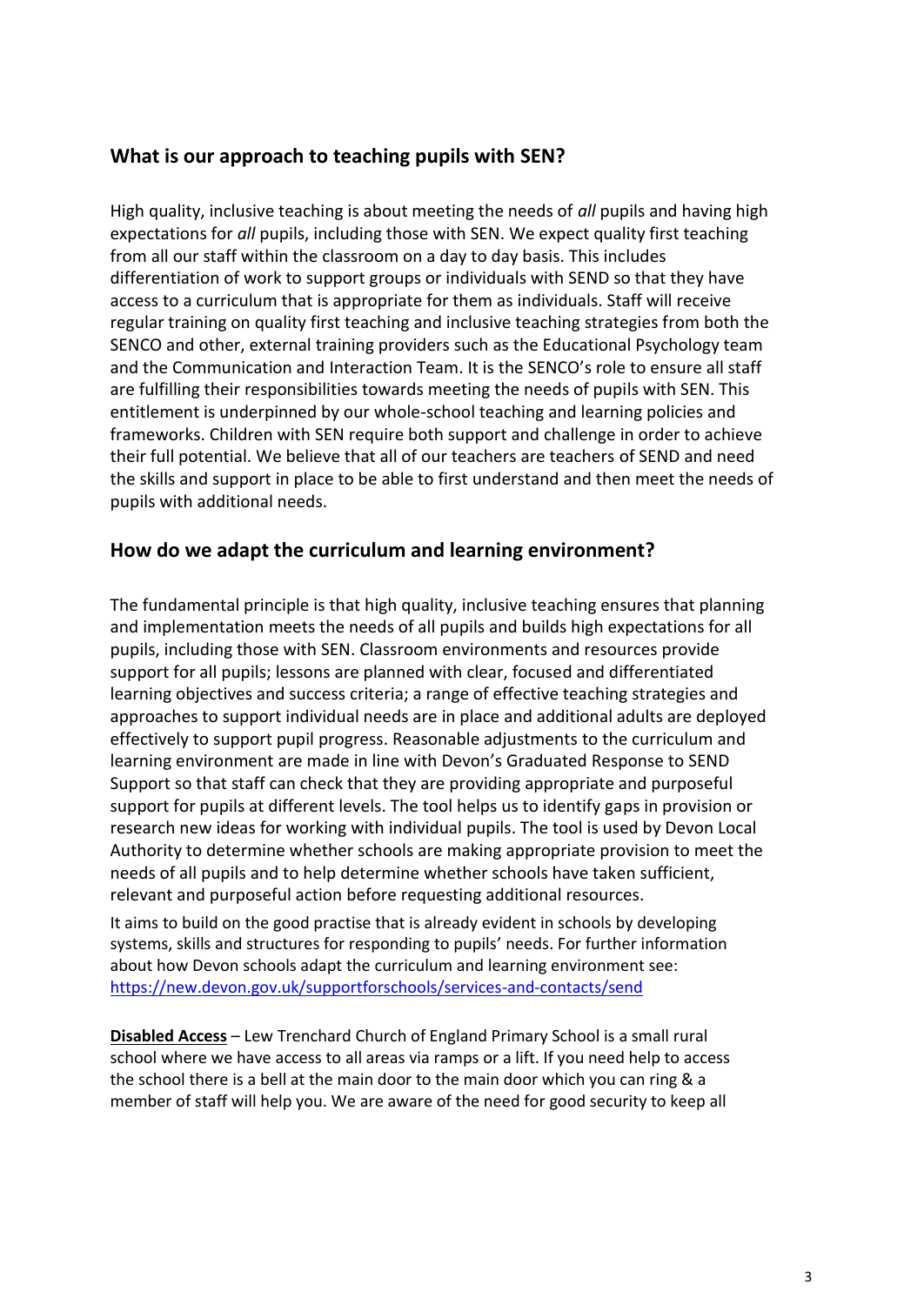children safe and so doors do require staff to open them. We have disabled changing & toilet facilities in the main school building.

### **How do we enable pupils with SEN to engage in activities with other pupils who do not have SEN?**

SEND children in our school regardless of their difficulty are encouraged to take part in activities inside and outside of the classroom. They take part in all PE lessons, school trips including residential trips, forest schools activities & after school activities. If there is a way for your child to join in we will do our very best to include them whilst taking in to account any concerns you may have.

### **How do we consult parents and pupils with SEN and involve them in their child's education?**

The involvement of parents is deemed vital at every stage if the child is to reach their potential. At Lew Trenchard School we appreciate that parents know their children best & must be involved in their educational. To this end we have several opportunities throughout the school year where parents are invited in to see their child's work & talk to the class teacher –a parents evening in the Autumn and Spring terms to review progress and then again after the end of year annual reports have been sent to parents in July. You are of course welcome to, & indeed encouraged to, speak to the class teacher & look at your child's work at any time throughout the year. Additionally, parents of children with SEN will be invited to meet with their child's class teacher at the end of each term to review targets and set new ones for the following term. Tracey Laithwaite (SENCO) will of course, be available to talk to on all of these occasions should

you wish.

### **How do we consult pupils with SEN and involve them in their education?**

Children and young people with SEN have a unique understanding of their own needs and often have clear views about the sort of help they would like. This means they are well placed to be involved in making decisions, exercising choices and expressing a preference about how their needs and targets can be met. Pupils at Lew Trenchard School are encouraged to talk about their strengths, needs and ambitions. Teachers also involve pupils in monitoring their own progress and evaluating their performance on a daily basis. Pupils with Statements of SEN or an Education, Health and Care Plan (EHCP) are included in the annual review process where possible, either by discussing their views beforehand and/or attending the annual review meetings.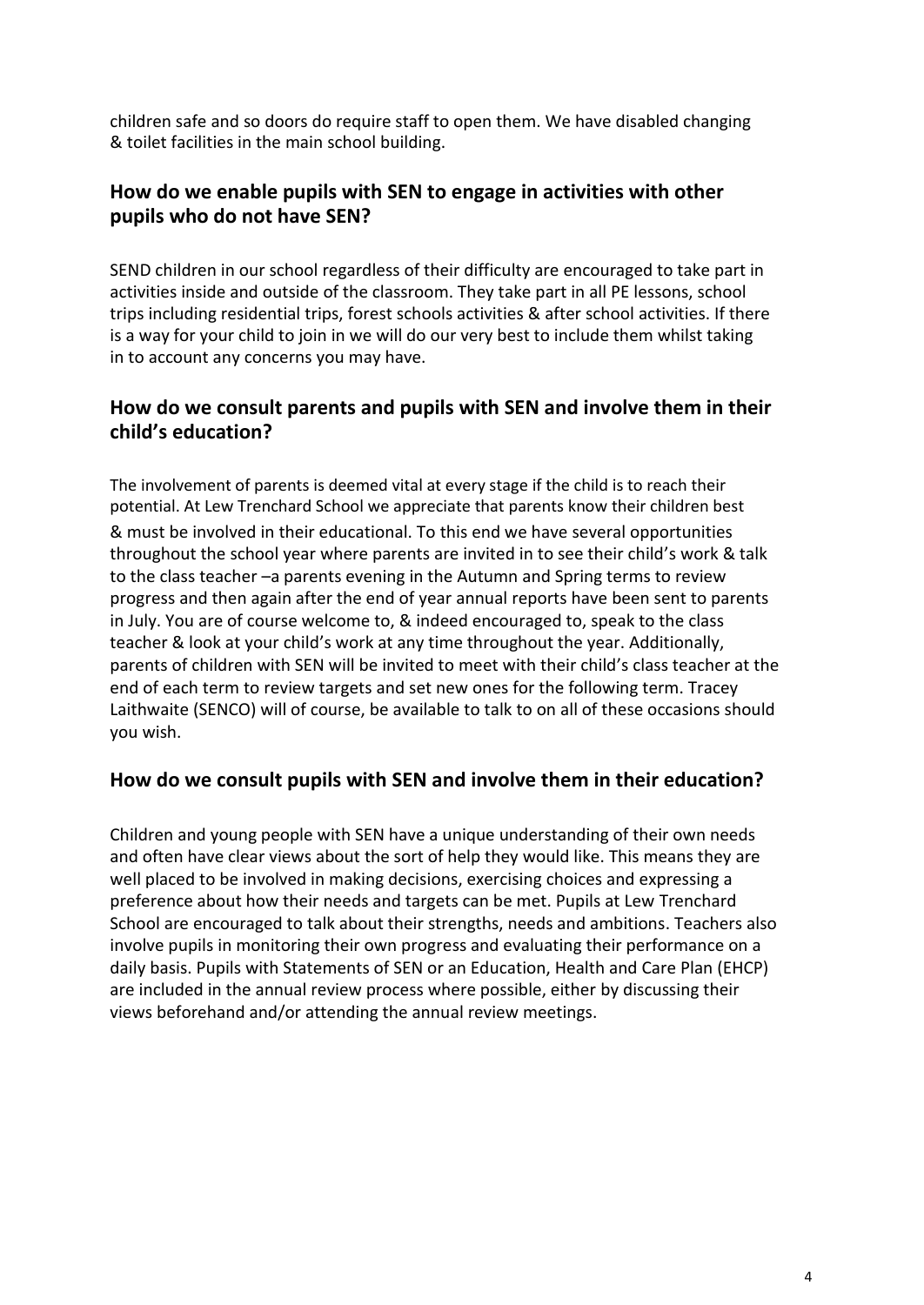### **How do we assess and review pupil's progress towards their outcomes?**

Where a pupil is identified as having SEN, we will take action to support effective learning by removing barriers to learning and put effective special educational provision in place. This **SEN support** will take the form of a four-part cycle through which earlier decisions and actions are revisited, refined and revised with a growing understanding of the pupil's needs and of what supports the pupil in making good progress and securing good outcomes. This is known as the graduated approach – assess, plan, do, review and links to Devon's Graduated Response to SEN toolkit.

For pupils with low level special educational needs the cycle of **Assess, Plan, Do** and **Review**  will fit into the regular termly assessment and planning cycle for all pupils. These are known as Pupil Progress Meetings. For those pupils with more complex needs or for who a more frequent cycle needs to be employed additional meeting dates will be set and will include the termly Pupil Progress Meetings.

These reviews will feedback into the analysis of the pupil's needs, then the class teacher, working with the SENCO, will revise the support in light of the pupil's progress and development, with decisions on any changes made in consultation with the parent and the pupil. Where there is a sustained period of insufficient or no progress, the school may decide to gain involvement and advice from a specialist or external agency. The school will consult with parents/carers before involving a specialist or external agency.

### **What arrangements are in place in relation to COVID-19?**

From September, the government announced plans for all children to return to school on a full time basis.

Following the guidelines provided by the government, which can be found below [https://www.gov.uk/government/publications/actions-for-schools-during-the-coronavirus](https://www.gov.uk/government/publications/actions-for-schools-during-the-coronavirus-outbreak/guidance-for-full-opening-schools)[outbreak/guidance-for-full-opening-schools](https://www.gov.uk/government/publications/actions-for-schools-during-the-coronavirus-outbreak/guidance-for-full-opening-schools)

Lew Trenchard will be providing the following:

From September each class will be a 'bubble'. They will remain with their bubble for all lessons and breaks. The exceptions to this will be children attending breakfast club or travelling to school in a taxi.

• The school staff will be able to move freely between bubbles. Intervention groups and after school clubs should be able to run again. However, staff will maintain social distancing and avoid contact wherever possible.

Staggered start and finish times will be used as per the government guidance, to reduce congestion and therefore the mixing of too many adults at these times.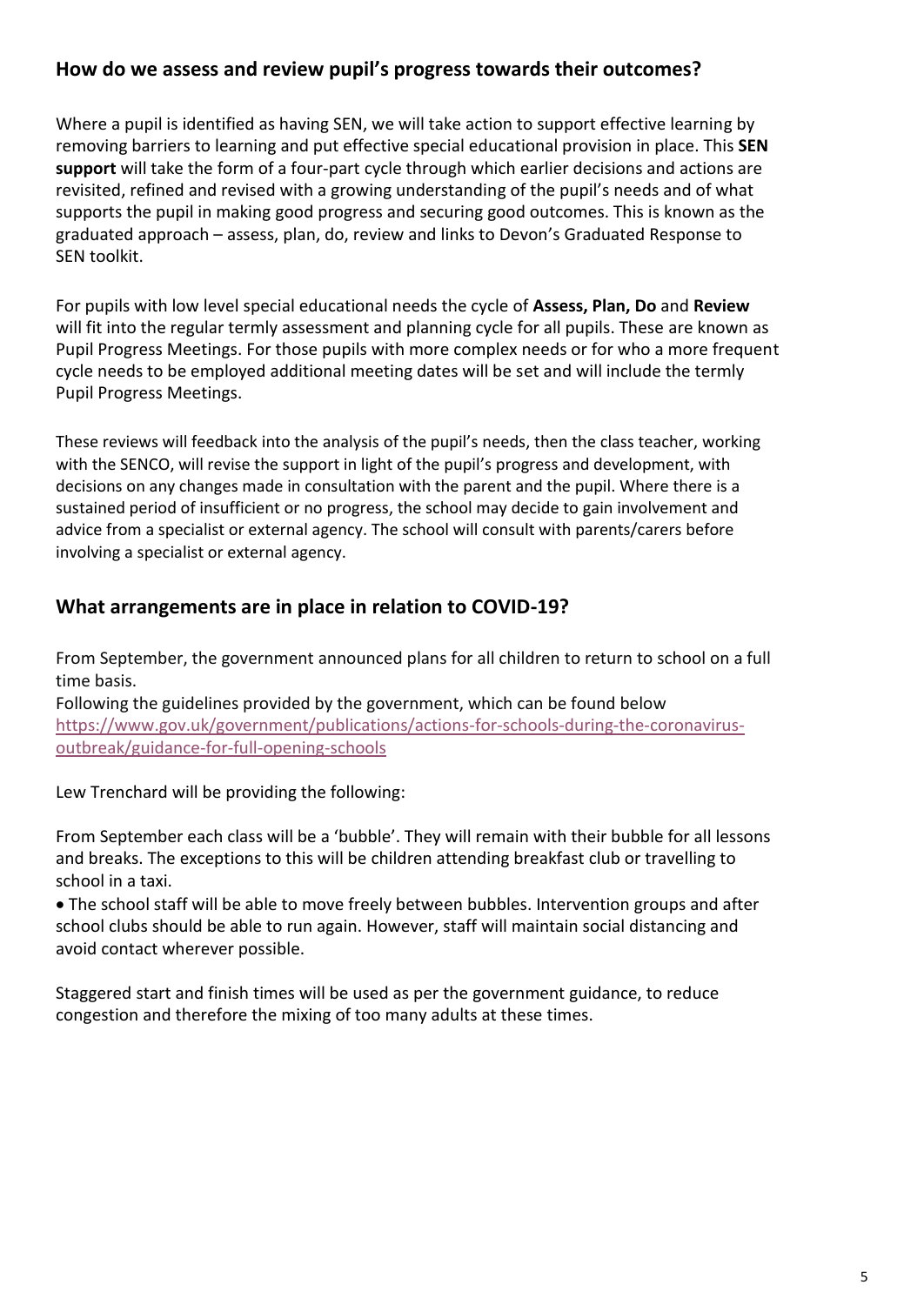We have reduced the lunchtimes to ensure that the staggered times do not shorten the teaching time for children. Please follow signage and one-way systems. Older children will be expected to line up on social distanced spaces outside of their classrooms. Again, we are sorry but parents cannot be admitted to the building and will need to drop promptly to maintain social distancing for the next in line to drop or collect. Times:

Pre-school (early birds: 9.00): 9.30-3.30 via the Yes Tor gate

Brentor (Reception and Year 1): 9.00-3.05 via the main gates (a member of staff will meet you and take children to the class via their own door).

Fox Tor (Years 2 and 3): 9:20-3.25 via the Yes Tor gate

Oke Tor (Years 4 and 5): 9:30-3.35 via the main gate (a member of staff will meet you and take children to their class).

Great Links (Year 6): 9:10-3.15 via the main gates then straight into their class through their door.

• Breakfast Club will be open again as previously. This must still be pre-booked and paid for via School Money and will run from 8.15am. Pupils will be collected at the main gate at 8.15 am prompt and will be taken to the hall by a member of staff. The staff member will sign the child in.

• Breaktimes – children will play in zoned areas, at staggered times, within their class bubbles.

• PE kit – children will need a pair of jogging trouser and sweatshirt in grey or black and a PE tshirt (either a Lew Trenchard PE top or a blue t-shirt). They will generally have their PE on one afternoon a week so that there is no mixing of bubbles in the outside or hall spaces and the coaches we employ only work with them that afternoon. To make things simpler, we ask that the children come to school in their kits for their PE day.

• Classroom Set-up - There will be some changes to the layout of classrooms and the children will be working in forward facing rows. Equipment will be limited, especially soft furnishings and will be washed frequently. The classrooms will be cleaned throughout the day and at lunchtime to clean communal areas too such as toilets.

• The school curriculum, although focusing on core subjects and catch up where required, will still be broad and balanced giving children experiences in all foundation subjects. Children will have access to their relevant curriculum through planned lessons, set by class teachers, which take into account the need for a 'recovery curriculum', to cover any knowledge and skills missed during the Covid-19 pandemic as well as any well-being needs children may have. Children will have access to SEND provisions. These include:

• activities linked to the outcomes on their Education Health Care Plans.

• visual supports such as visual timetables, working memory boards, now and next cards or task cards.

- coloured overlays, ear defenders and sensory boxes.
- technology where appropriate, such as laptops and iPads.
- Access to resources to support emotional well-being, such a social or emotional stories.
- Online provisions, Spelling Shed and Times table Rockstars.
- In class provisions, such as precision teaching, Numicon and SALT activities.

• Interventions will take place within bubbles. Trained Teaching Assistants will deliver these interventions following government social distancing guidelines and hygiene.

• SEND children will have access to break out spaces, should they need time out of their classroom for any reason relating to their SEND needs.

• EHCP annual reviews or meetings will be held via Zoom/Microsoft Teams/Telephone call with professionals and parents.

• Outside agencies will begin providing interventions within school or online via Zoom/ Microsoft Teams/Telephone calls, where necessary, following all guidance on social distancing and hygiene.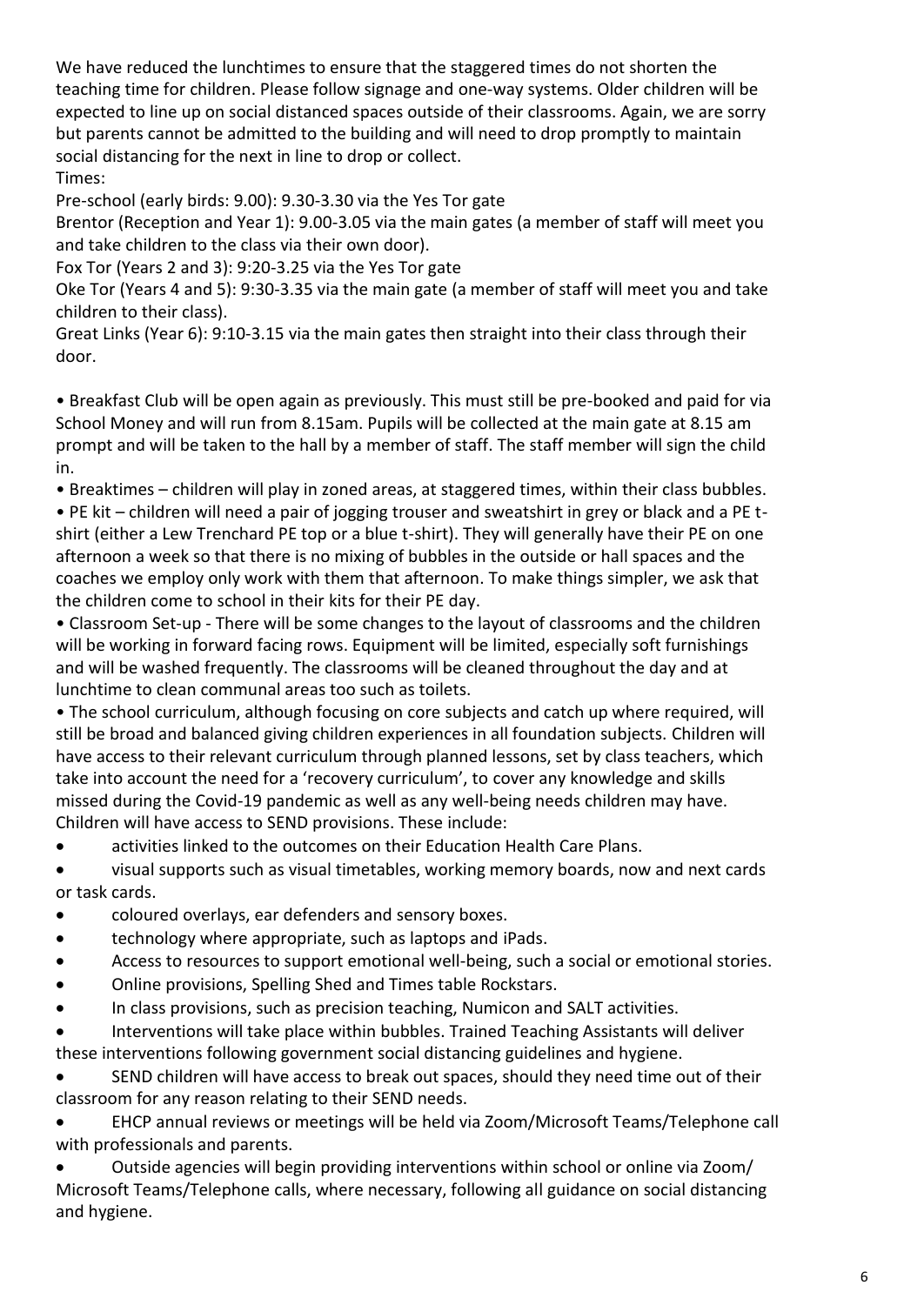#### **The offer shown below applies to any children that may need to be taught remotely.**  As stated in the government guidance:

*'Where a class, group or small number of pupils need to self-isolate, or there is a local lockdown requiring pupils to remain at home, we expect schools to have the capacity to offer immediate remote education'.*

Should there be a case for children to work from home, St Catherine's will ensure:

• Daily work will be set by the class teachers and contact available via Class Dojo, Zoom, Microsoft Teams or a Telephone call, to ensure that pupils outcomes are kept at the forefront and that their emotional needs are being met.

• Class teachers will set work and provide resources for individual SEND children relating to the outcomes/targets on their EHCP or SEND support plans.

• Teachers will check work regularly to gauge how well pupils are progressing through the curriculum.

• Class teachers will use remote education resources such as Oak National Academy specialist content for pupils with SEND. This covers communication and language, numeracy, creative arts, independent living, occupational therapy, physical therapy and speech and language therapy. This will complement the other remote education resources set by the class teacher.

• We will provide printed resources, such as workbooks and worksheets for pupils who do not have suitable online access.

Parents of SEND pupils may continue to require our support at this time and the messaging facility on Class Dojo allows for private conversations to be had between staff and parents. The SENCO can be reached at tlaithwaite@andaras.org.

Resources that support our pupils' SEND needs have been uploaded on to the school website in the SEND section. These will continue to be updated throughout the school year.

External agencies will become involved if necessary following the usual graduated response process detailed above.

# **How do we support pupils moving between different phases of education?**

When your child transfers to secondary school education we hold transfer meetings with staff from the receiving school & arrange additional visits if necessary, with a TA known to your child, to prepare them appropriately for the change. This also ensures staff at the new school are fully aware of the special needs your child has. You will be made aware of these additional visits & have the opportunity to visit too. If your child has a statement or ECHP the secondary school of your choice will be invited to attend the review meeting in year 5 to start preparations early.

If your child has come to Lew Trenchard part way through their education then we will request records detailing any SEND concern or support that was offered at their previous school so that we are not starting from scratch & missing time when we should be meeting the specific needs of your child.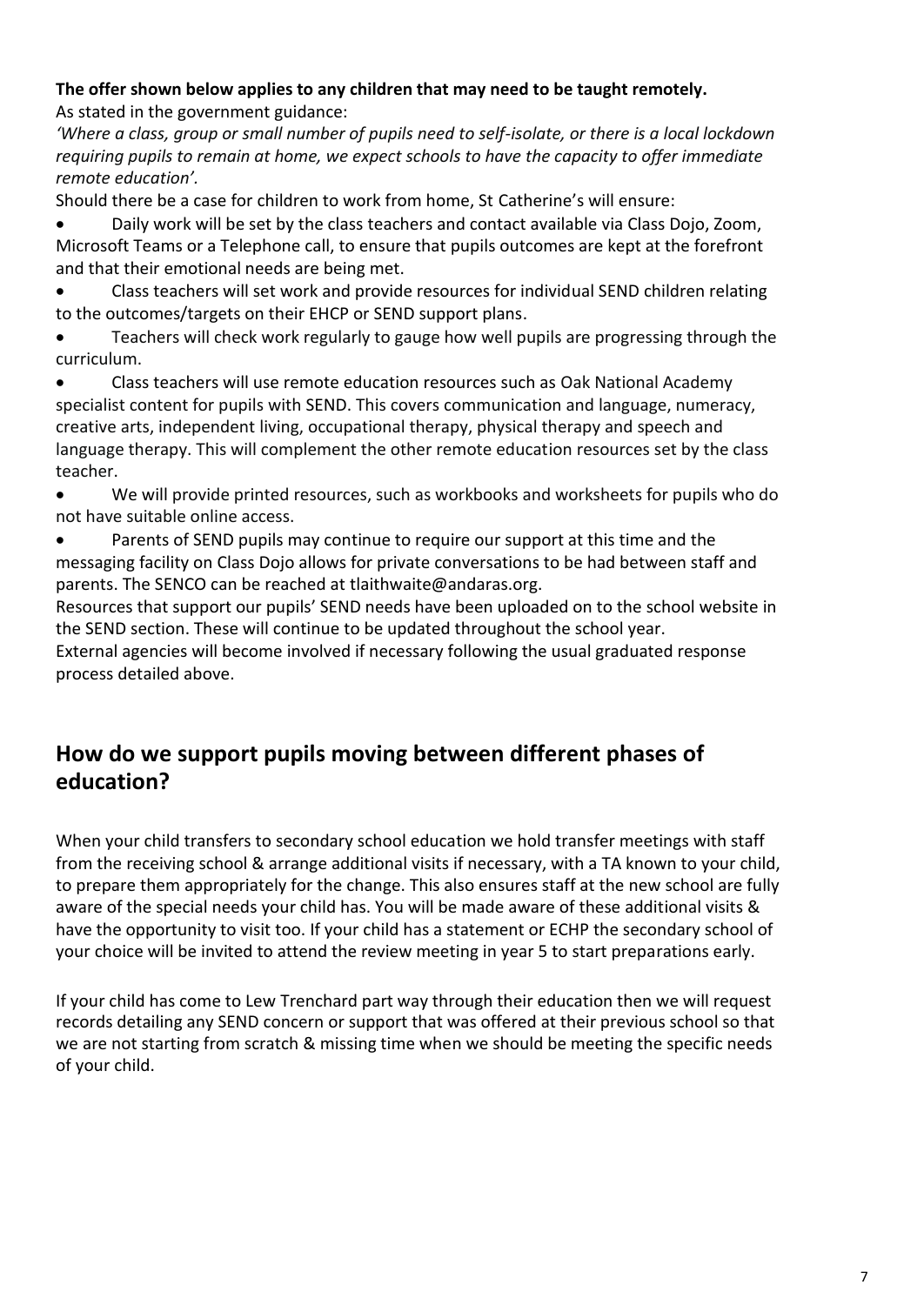# **How do we support pupils with SEN to improve their emotional and social development?**

Personal, Social and Health Education (PSHE) is a core subject at Lew Trenchard. We recognise that our pupils' social, emotional and mental health is at the heart of them being ready to learn and so we provide robust support through our PSHE and RE curriculum. Weekly assemblies, collective worship[ and PSHE and RE lessons as well as daily circle time sessions support the children's learning and progress across the EYFS, KS1 and KS2. Our broad and balanced curriculum ensures *all* pupils have access to a range of exciting learning opportunities, including forest school, music and art lessons. Where additional social & emotional needs are identified, they are addressed through individual assessments. Support is offered by our Thrive trained practitioner, Sue Fairgrieve, where appropriate and monitored by Tracey Laithwaite (SENCO).

# **What expertise and training do our staff have to support pupils with SEN?**

Tracey Laithwaite is an experienced and qualified SENCO Award training and she attends regular SEN forums in order to keep up to date with the latest developments in SEN both across Devon and Cornwall, and nationally. Updates are then passed on to the rest of the leadership team and teaching staff as required.

Staff training is a high priority at Lew Trenchard and recently staff have attended the following SEN-linked training: Bereavement Training Dyslexia Training Autism Awareness Training Sensory Processing for Early Years Training Emotion Coaching PIPS Intervention training Precision Teaching

# **How do we secure specialist expertise?**

With the agreement of parents/carers the SENCO also liaises with health professionals such as the school nurse, physiotherapists, occupational therapists, speech & language therapists & paediatricians. Where concern is on-going parents may be asked to give permission for the Educational Psychologist to see their child to make a formal assessment of the difficulties & to provide advice on further support as appropriate. At Lew Trenchard we work effectively with many agencies outside of school to ensure we have advice from people who have more specific areas of specialism.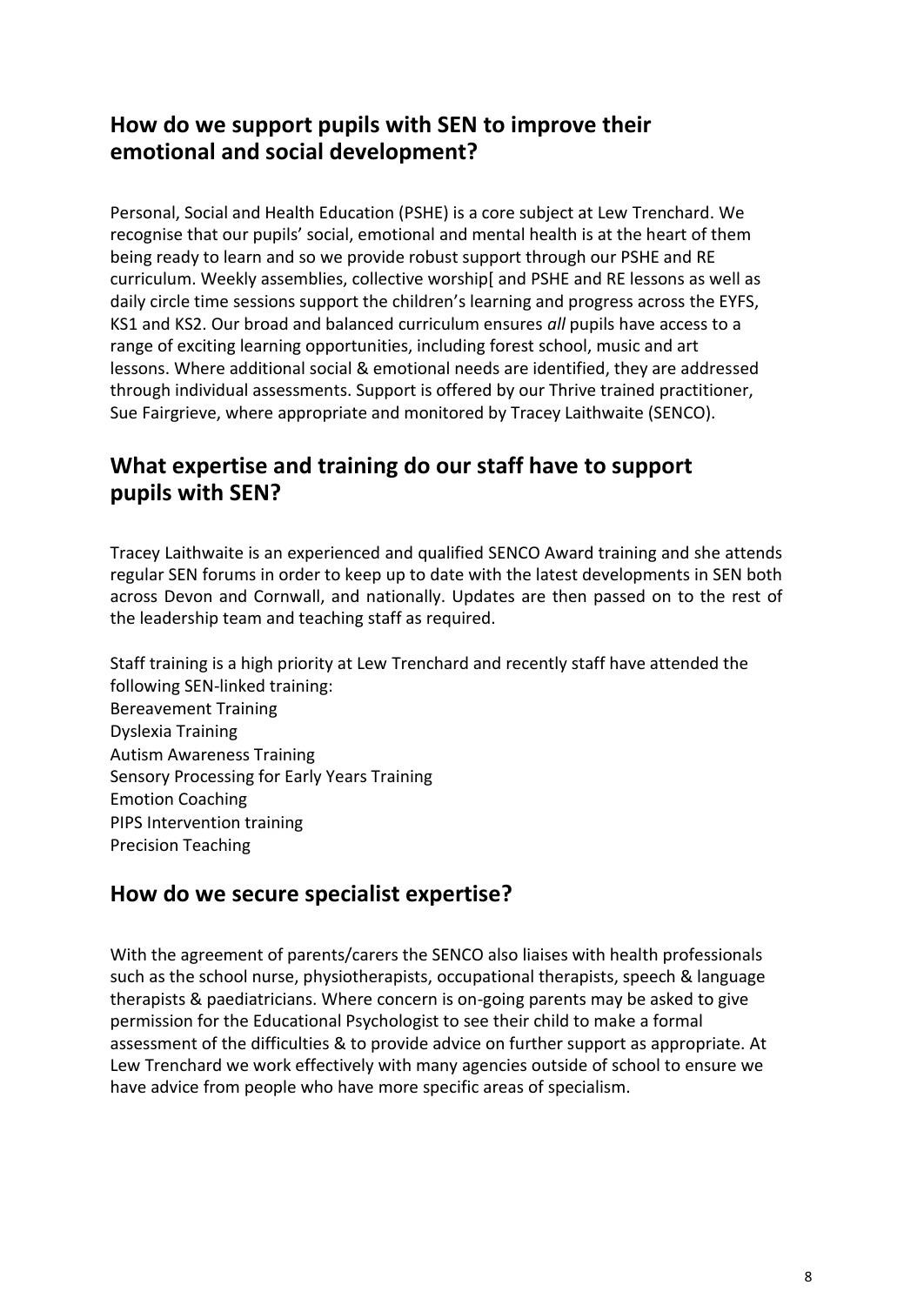# **How will we secure equipment and facilities to support pupils with SEN?**

Resources are allocated to support children with identified needs as identified previously. Each year we plan provision to show how we allocate human resources to each year group; this is reviewed regularly and can change during the academic year, responding to the changing needs within our classes. This support may take the form of differentiated work in class, support from a Teaching Assistant (TA) in focused intervention in groups, or for individuals. Specialist equipment, books or other resources that may help the pupil are purchased as required.

Funding for SEN in mainstream schools is mainly delegated to the schools' budget. It is accepted that in exceptional circumstances, schools will need to access resources in addition to the Element 1 place funding and Element 2 SEN funding. The 0-25 SEN team have developed a Request for Element 3 Funding template to be completed by schools and settings who wish to make a request for Element 3 funding. The school will need to be able to demonstrate how it has spent the funding to date and the impact of this as well as demonstrating why further additional funding is required and how it would be used. This additional 'top-up' funding is then paid from the local authorities high needs block into the schools budget. The Element 3 funding aspect of SEND funding is currently transferring to an Education, Health and Care Plan. Children with statements of educational need are also transferring to this new system of requesting and allocating SEND funding.

# **How do we evaluate the effectiveness of our SEN provision?**

Our school SEND policy details the roles of the class teacher, Special Educational Needs Coordinator (SENCO), the SEND governor and head teacher in supporting the special needs of children in our school. We follow the guidance in the SEND Code of Practice (2018) issued by the government. Regular monitoring of the quality of provision for all pupils including those with SEND follows the schools assessment and monitoring calendar. In addition, the cycle of Assess, Plan, Do and Review ensures that pupils with SEND have their individual provision reviewed regularly. Additional training, advice and support will be provided to teaching staff where necessary in order to facilitate pupil progress and to meet pupil needs. Pupil progress is tracked half-termly and where pupils are not making sufficient progress additional information is sought and appropriate action taken.

Mrs Laithwaite (SENCO) meets with the Governor responsible for SEN and sends termly reports the full governing body which details SEN updates, progress, funding, staff development and work with external agencies. She also produces a termly action plan which is agreed and monitored by the Executive Head Teacher.